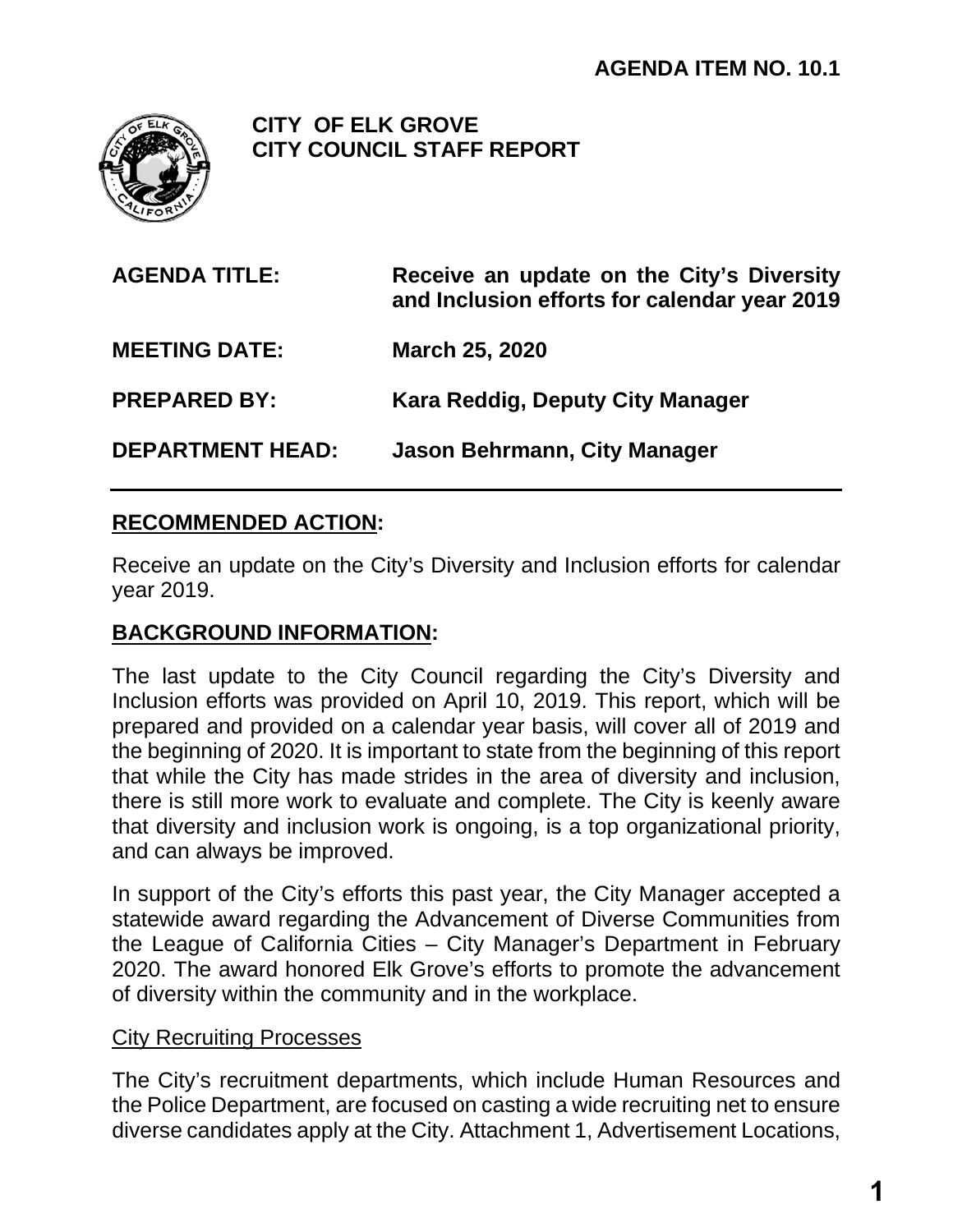Elk Grove City Council March 25, 2020 Page 2 of 9

lists the 48 ad locations the City has used during 2019. While not every location is utilized for each recruitment, they have all been used and are customized for the job.

Staff also implemented the removal of all applicant names throughout the employee recruitment process within the City's recruiting software Neogov so first level screeners and identified Subject Matter Experts (SME) only see applicant numbers. All interview panel members also undergo *Bias Training* for all interview panels prior to interviewing job candidates.

To complement the locations where advertisements were placed, staff also held or attended 25 recruiting fairs throughout the year. The Police Department utilizes an internal 11-member Police Recruitment Committee focused on recruiting efforts, increasing diversity outreach and attending as many events as possible throughout the year. The dates and locations of Recruiting Job Fairs attended or held in 2019 is included as Attachment 2.

#### Inclusion Strategy

Many efforts continued with the internal Inclusion Strategy, which is driven by internal staff, that included:

- Continued with the 18-member internal team of diverse cross-departmental staff; which meets two times per month. Just recently, the team decided to change its name from the Diversity and Inclusion team to the Diversity, Equity, and Inclusion Team to expand the scope of the group.
- Continued to utilize the City's social media outlets in more diverse and inclusive ways. The goal of the messaging is to connect with the diverse Elk Grove community. Created the hashtag *A City Welcome to All* #acitywelcometoall.
- Facilitated meetings to create employee-focused Mission, Vision, Values, and Behavior statements, as listed in Attachment 3. To ensure all staff interested in participating were able to do so, these meetings were done in person, via a live webinar, an e-mailed edited version of the "live" webinar, and a survey.
- Continued with the City's new employee "Buddy" program to encourage new and existing staff to get to know each other better and build bridges between Police and City Hall staff.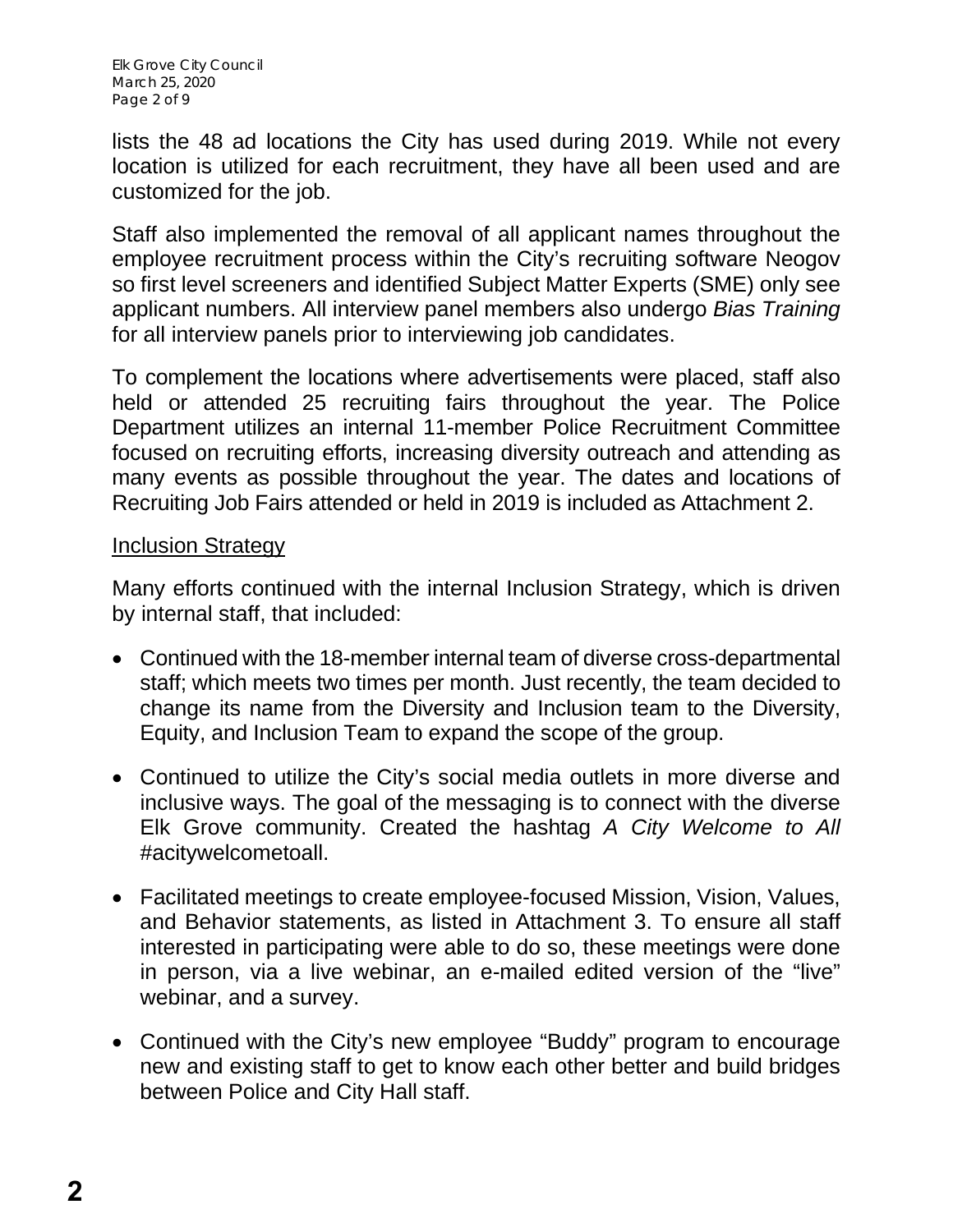• Created a City lapel pin in celebration of diversity that was rolled out in January 2020 representing staff's outward expression of the City's internal commitment to diversity.

## **Training**

- For non-Police staff, mandatory trainings were hosted regarding *Procedural Justice and Implicit Bias* with the City's training consultants Fogbreak Justice. These trainings were conducted on April 29 and 30, 2019, as well as on May 22 and 23, 2019, and included 154 staff members.
- Held a brown bag meeting on *Gender Equity at the City*. The purpose was to listen to staff and hear any feedback, positive or negative, regarding gender equity at the City. Out of this meeting, five subgroups were established that are focusing on the areas of: recruiting and hiring, creating a mentorship program, establishing Employee Resource Groups, looking at family-work policies, and overall leadership.
- Specific to the Police Department, Police Officer Standards and Training (POST) mandates Racial Profiling training every five years. There were nine trainings held, which included 155 participants (113 sworn staff, 42 professional staff).
- Police Department staff trained on Principled Policing/Biased Based Policing. POST does not mandate this, but it is a City requirement for new Police employees. There were two separate trainings held in 2019, which included 33 participants (21 sworn staff, 12 professional staff). There have been two additional trainings in 2020, which included 26 total staff (8 sworn staff, 18 professional staff). All staff within the Police Department have now received the Principled Policing/Biased Based Policing training.

## Community Involvement

• On July 10, 2019, the City Council dissolved the Multicultural Committee and established the Diversity and Inclusion Commission. This occurred because of the shifted community conversation related to diversity and inclusion. The Commission's new scope is to provide education and promotion, be community diversity ambassadors, and provide feedback to the City Council. Since July, the Commission has been refining its scope and working with the American Leadership Forum – Mountain Valley Chapter to have discussions on how to dialogue with individuals facing racism/bias, as well as next steps.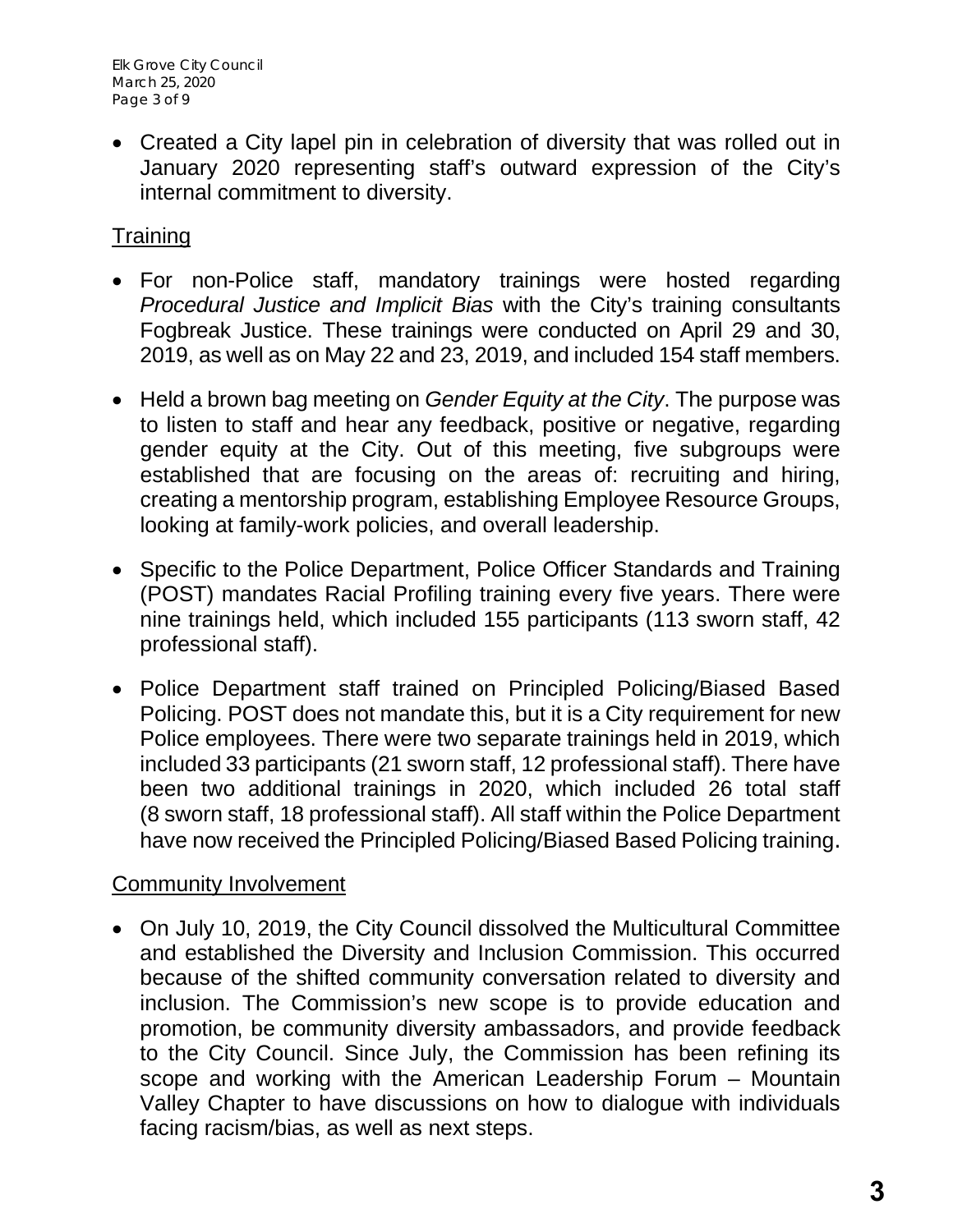- At the request of the Diversity and Inclusion Commission, the City declared June 2019 as LGBTQ+ Pride Month. The City also participated in the SacPride March on Sunday, June 9.
- The City sponsored the inaugural Dr. Martin Luther King Jr. Legacy Pancake Breakfast on January 19, 2019, as well as the second annual event held on January 20, 2020.
- The City proclaimed February as Black History Month during February 2019 and 2020. In 2019, the City presented a proclamation to Irene B. West recognizing her trailblazing efforts as the first black teacher in Elk Grove.
- Participated in the regional MLK 365 March in downtown Sacramento on January 21, 2019, and again on January 20, 2020. At this event, the City hosted a booth at the beginning of the march, promoted Elk Grove's diversity with t-shirts and march banners, and hosted a booth at the diversity expo at the conclusion of the march.
- The City hosted the Festival of Lights on October 22, 2019, in conjunction with the City's Diversity and Inclusion Commission. Celebrated by Hindus, Jains, Sikhs and Buddhists, the Festival represents the symbolic victory of light over darkness, knowledge over ignorance, and good over evil (although for each faith it marks different historical events and stories).
- Hosted the first Lunar New Year event on February 1, 2019. This timehonored celebration was a time to bring together family and expose residents to the many cultures that celebrate Lunar New Year in the Elk Grove community. The 2020 event was scheduled for January 31 but was subsequently canceled due to community and performer concerns with COVID-19.

## **Statistics**

An update on the City's diversity efforts would be incomplete without showing some employee race/ethnicity figures. Staff works to cast a wide recruitment, attend fairs to attract candidates, and eliminate any implicit bias/barriers in the recruitment/hiring process, but the end result is always hiring the candidate with the best knowledge, skills, and abilities to do the job.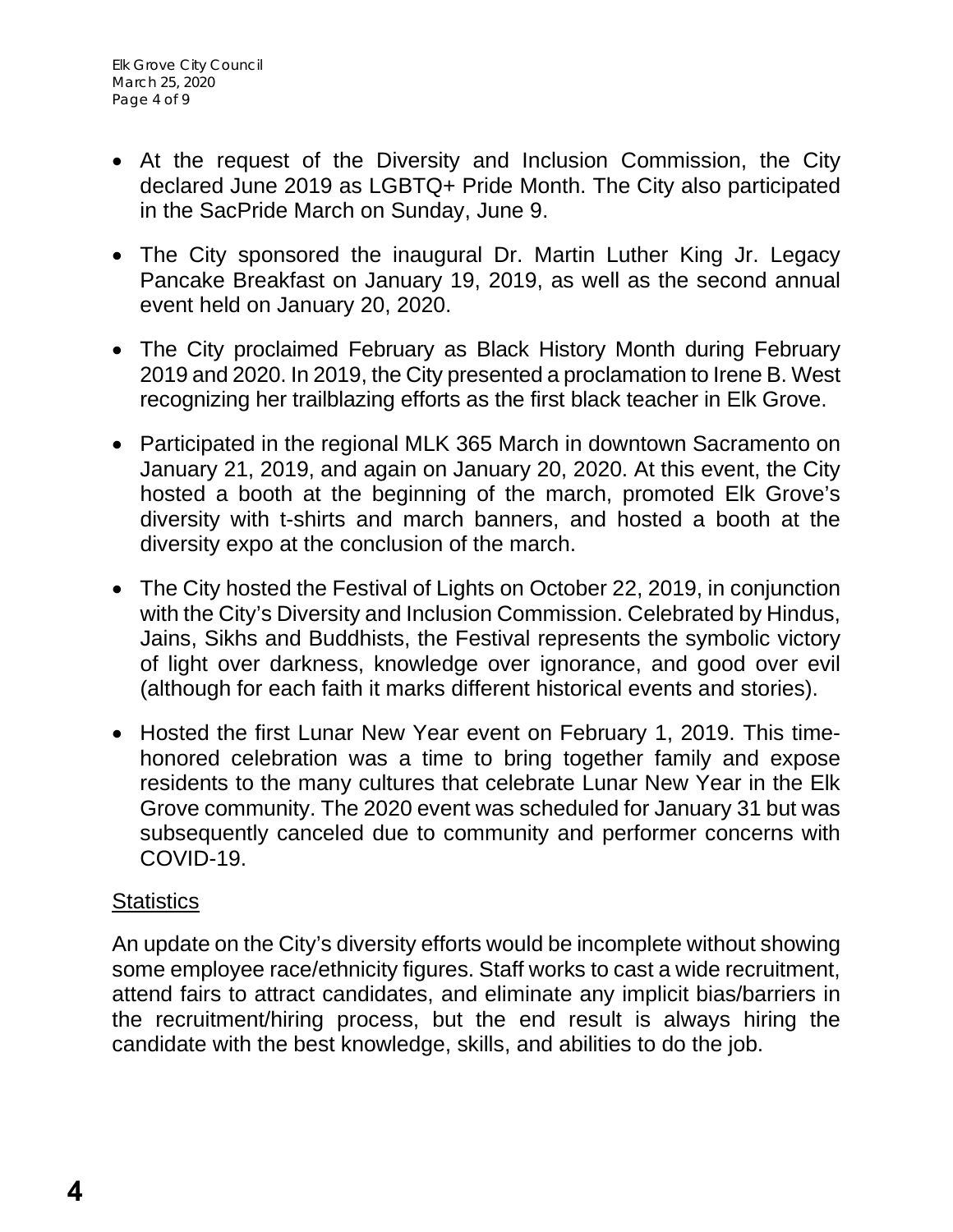As statistical data is evaluated relating to diversity ratios, it is important to look at a variety of factors, with one being the staff turnover ratio. As shown in Table A, historically the City has had very low turn-over ratios. With low turnover ratios, it takes time to make considerable changes in staff diversity composition. An average industry government turnover ratio standard is 5%.

| <b>TABLE A - TURNOVER RATIO</b> |                         |  |  |  |
|---------------------------------|-------------------------|--|--|--|
| <b>YEAR</b>                     | <b>AVERAGE PER YEAR</b> |  |  |  |
| 2015                            | 3%                      |  |  |  |
| 2016                            | 2%                      |  |  |  |
| 2017                            | 1%                      |  |  |  |
| 2018                            | 3%                      |  |  |  |
| 2019                            | 3%                      |  |  |  |

The following charts show the City's 2019 new hires by ethnicity and gender. As shown in the pie charts, people of color were hired 52% of the time as compared to 48% for white employees. Additionally, women and non-binary staff were hired 53% of the time as compared to 47% for male employees.

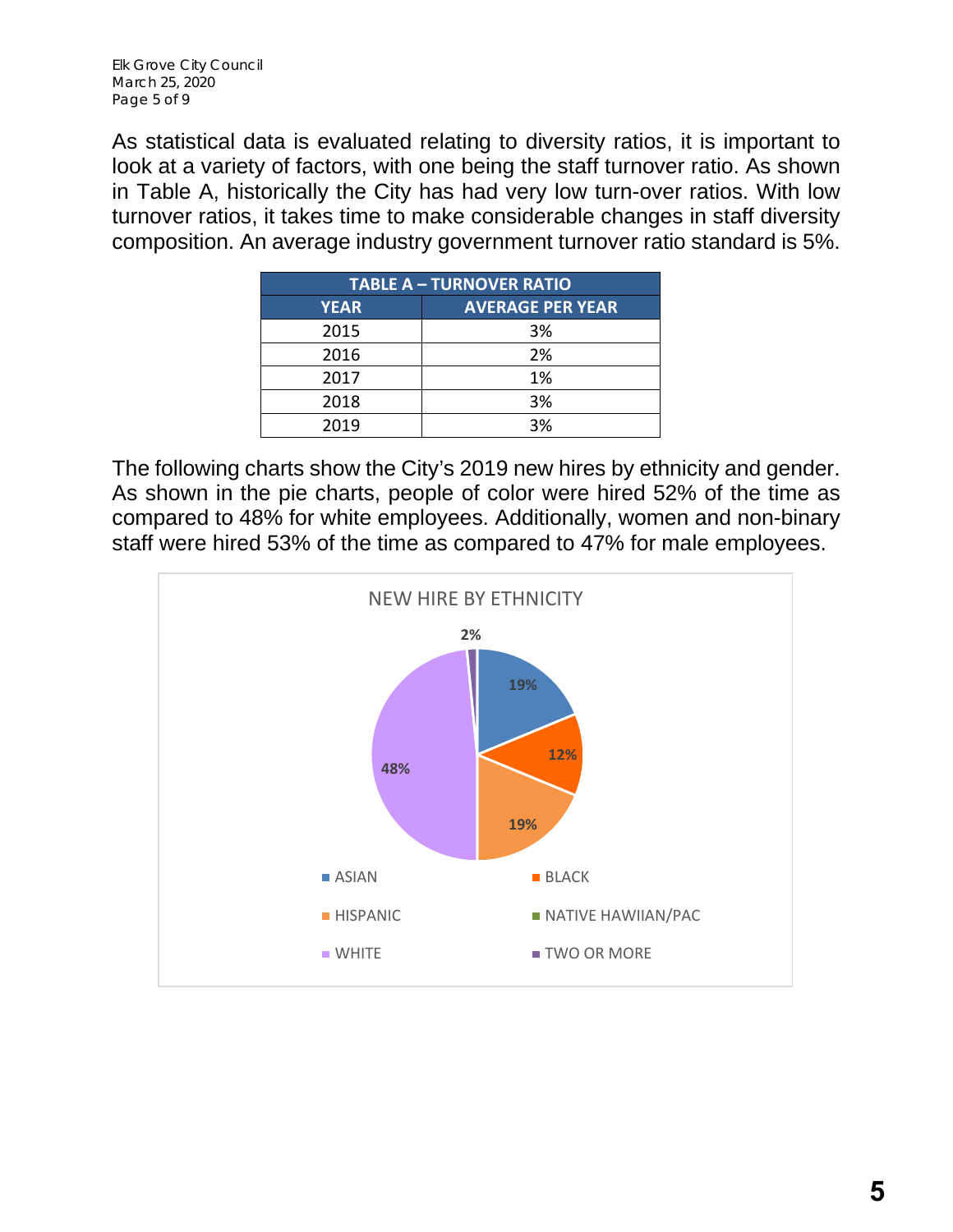

One of the City's performance measures is the *Employee Diversity Ratio by Ethnicity (other than Caucasian)*. While this measure fluctuates with each new employee and each employee that has left employment, the below chart shows the City's progress in this area over the last five years:

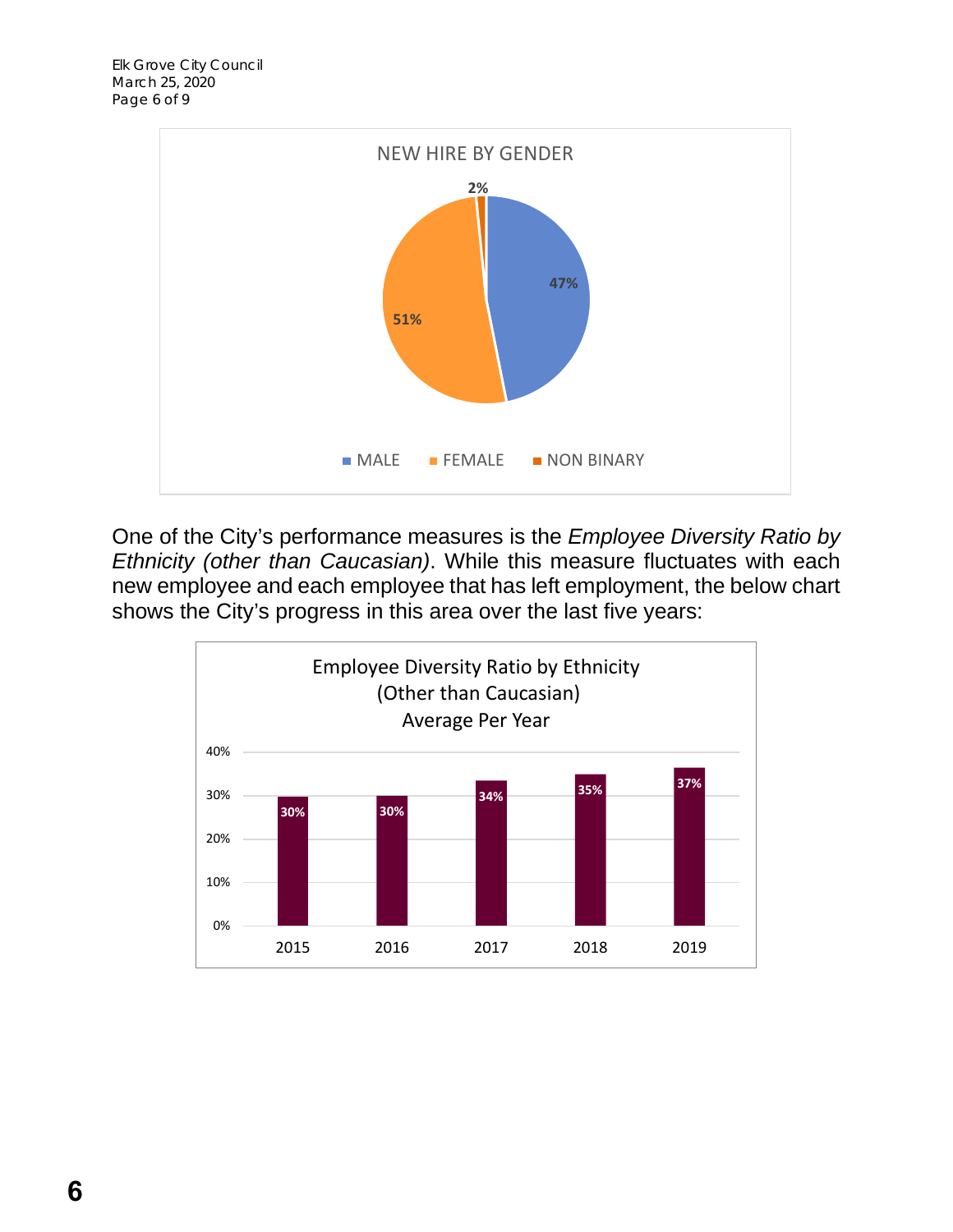The below chart shows a five-year snapshot of City employees' race/ ethnicity and the difference between the 2015 measure as compared to 2019. Essentially, this chart demonstrates that in all non-white categories, the hiring percentage of people of color is increasing, while the hiring percentage for whites is continually decreasing.

| <b>YEAR</b>       | <b>AMER</b><br>INDIAN/<br><b>ALASKAN</b> | <b>ASIAN</b> | <b>BLACK</b> | <b>HISPANIC</b> | <b>NATIVE</b><br><b>HAWAIIAN/</b><br><b>PAC ISLANDER</b> | <b>WHITE</b> | <b>TWO OR</b><br><b>MORE</b><br><b>RACES</b> |
|-------------------|------------------------------------------|--------------|--------------|-----------------|----------------------------------------------------------|--------------|----------------------------------------------|
| 2015              | 0%                                       | 8%           | 6%           | 15%             | 0%                                                       | 70%          | 0%                                           |
| 2016              | 0%                                       | 8%           | 7%           | 15%             | 0%                                                       | 69%          | 1%                                           |
| 2017              | 0%                                       | 8%           | 9%           | 18%             | 0%                                                       | 65%          | 0%                                           |
| 2018              | 0%                                       | 9%           | 8%           | 18%             | 0%                                                       | 65%          | 0%                                           |
| 2019              | 0%                                       | 10%          | 8%           | 18%             | 1%                                                       | 62%          | 0%                                           |
| <b>Difference</b> | 0%                                       | 2%           | 2%           | 3%              | 1%                                                       | $-8%$        | 0%                                           |

The below chart also shows the Employee Diversity by Gender (Average per Year), which shows that organizationally, there are slightly more men in the organization than women. However, the figures are more closely aligned in 2019 than in 2015. Please take into consideration that this is merely an average based on one point in time per year.

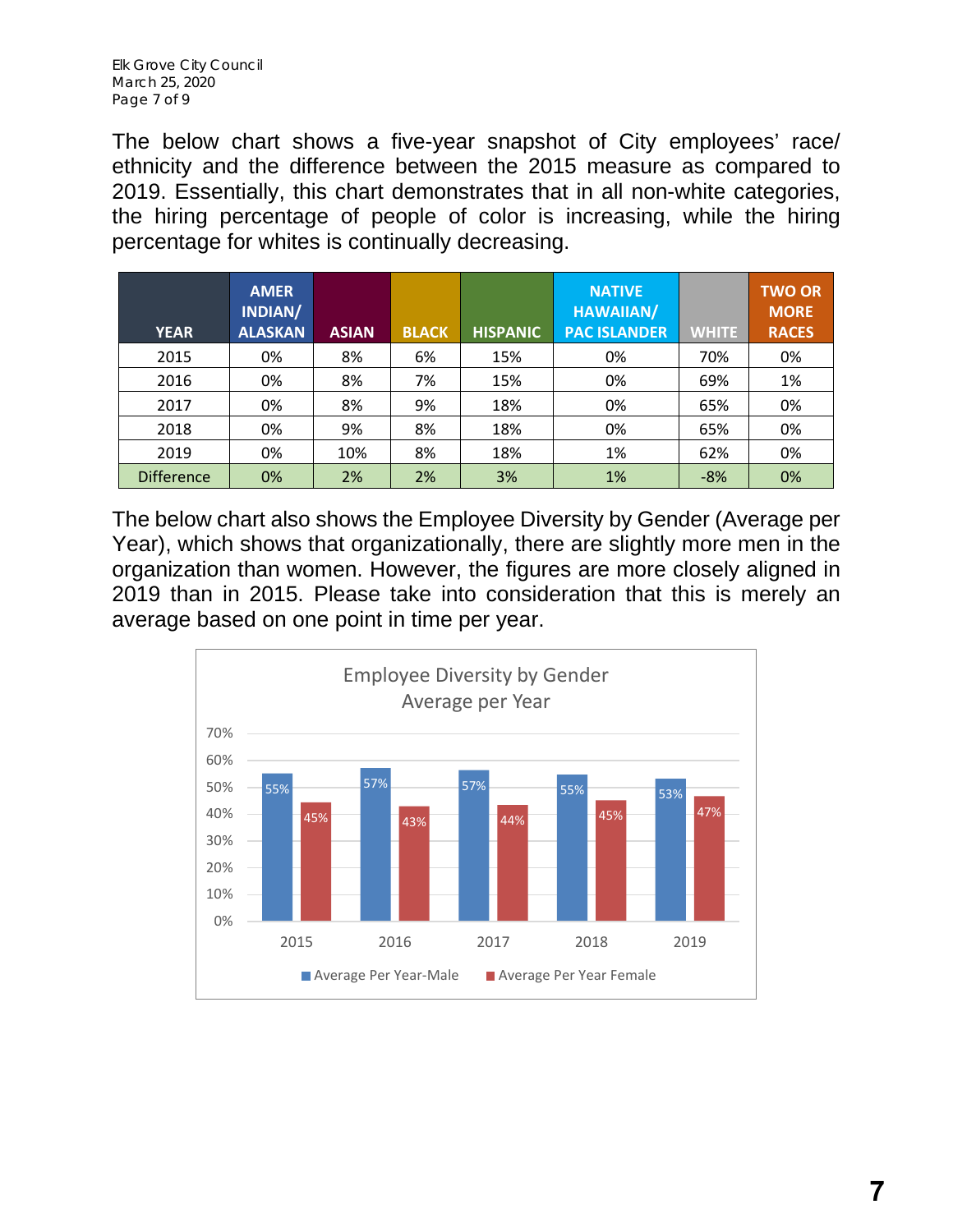### Next Steps

As evidenced by the foregoing items, all levels of the organization have been making diversity and inclusion a high organizational priority. However, there are several tasks over the near and long-term that staff will continue to address. The City will continue to prioritize this work, as it is important for internal staff as well as the overall community.

Long-Term Training – there is a subcommittee of the internal Diversity, Equity, and Inclusion Team that is preparing a Request for Proposals (RFP) for the City's long-term training strategy. The long-term training strategy will include new employee training as well as refresher courses for current staff. The RFP is anticipated to be released in summer 2020.

Social Media Outreach – the Police Department has a goal to create a new recruitment page within the department's website that is enticing and showcases everything the department has to offer.

Military – staff plans to work closely with programs such as Work for Warriors, Military OneSource, Military Readiness Programs, Hire a Hero and other military veteran programs to partner with them in their recruiting efforts. The Police Department receives several calls from military personnel or veterans wanting to get into law enforcement. Partnering directly with the Military Reserves and Active Duty programs would provide the opportunity to join their job fairs and distribute information about the City of Elk Grove and Police Department job opportunities and answer questions that potential candidates may have.

The City is looking into offering a Veterans preference program and the Police Department is also evaluating waiving the 60-college credit requirement for military veterans that have been honorably discharged and have served at least four years in the military. Several local law enforcement agencies are waiving this requirement. Some qualified candidates are being lost that have served in the military but have not had the opportunity to complete college credits.

Community Service Officer/Recruit Program – the Police Department would like to create CSO/Recruit positions that are specifically for candidates that are interested in becoming Officers. Individuals would work as a CSO initially, and if qualified, would move to a Police Recruit position and be sponsored by the department to go through a police academy. This will be presented as part of the upcoming budget process.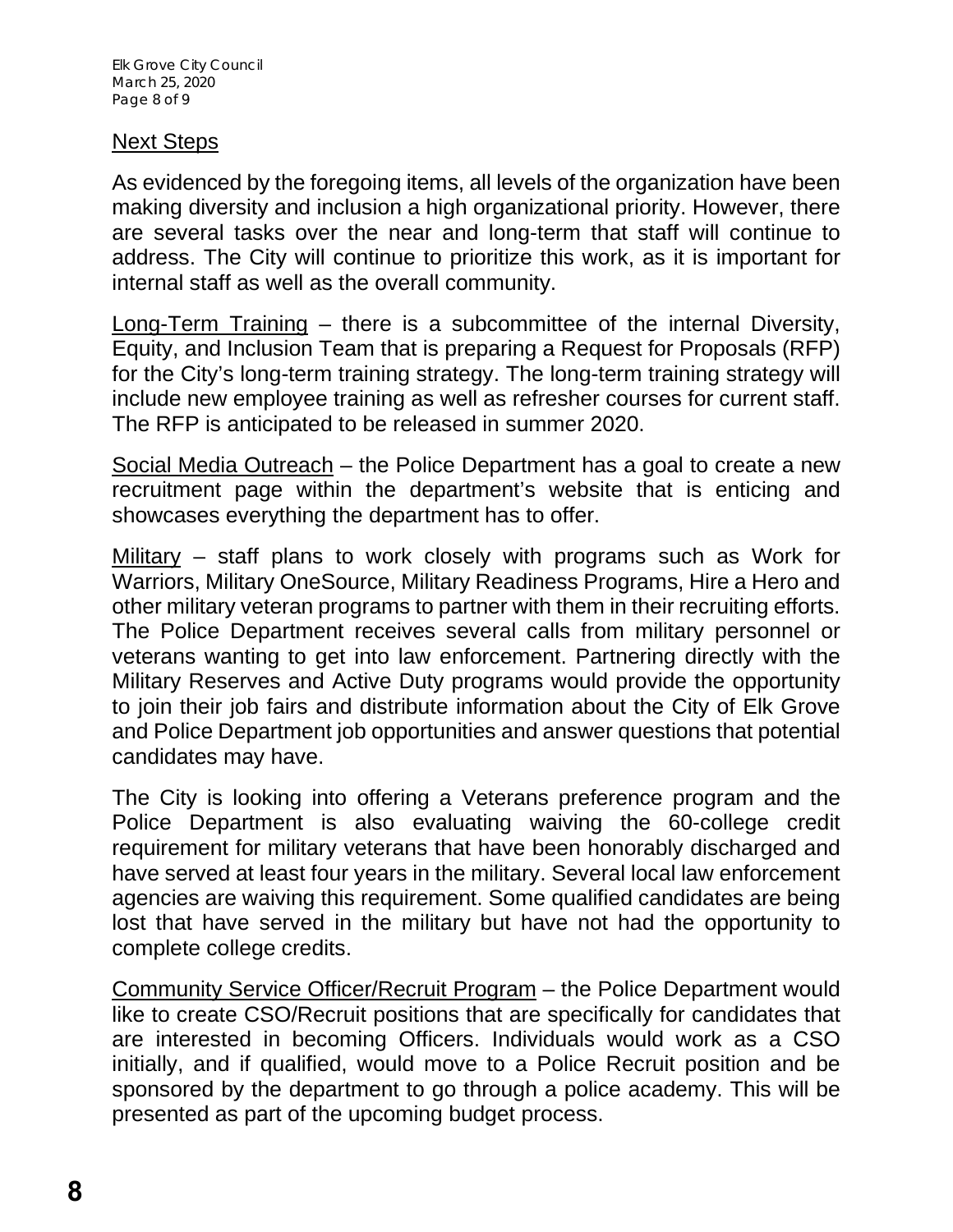Elk Grove City Council March 25, 2020 Page 9 of 9

Colleges – Continue to grow the City's relationships with the local colleges and extend campus visits outside of our area. Staff would like to reach out to specific groups on campuses and attend their events/meetings.

High Schools and Jr. High Schools – Continue efforts with youth that include Civic Summer and Youth in Government Day, and conduct classroom visits at schools within the Elk Grove Unified School District. These different experiences help expose students to different career opportunities that are available in government, as well as introduce youth to pipeline programs such as the Explorer Program, Volunteer Program, and the City's Ambassador Program.

## **FISCAL IMPACT**

This staff report has no financial impact.

## **ATTACHMENT:**

- 1. Advertisement Locations
- 2. 2019 Recruiting Job Fairs
- 3. Staff Mission, Vision, Values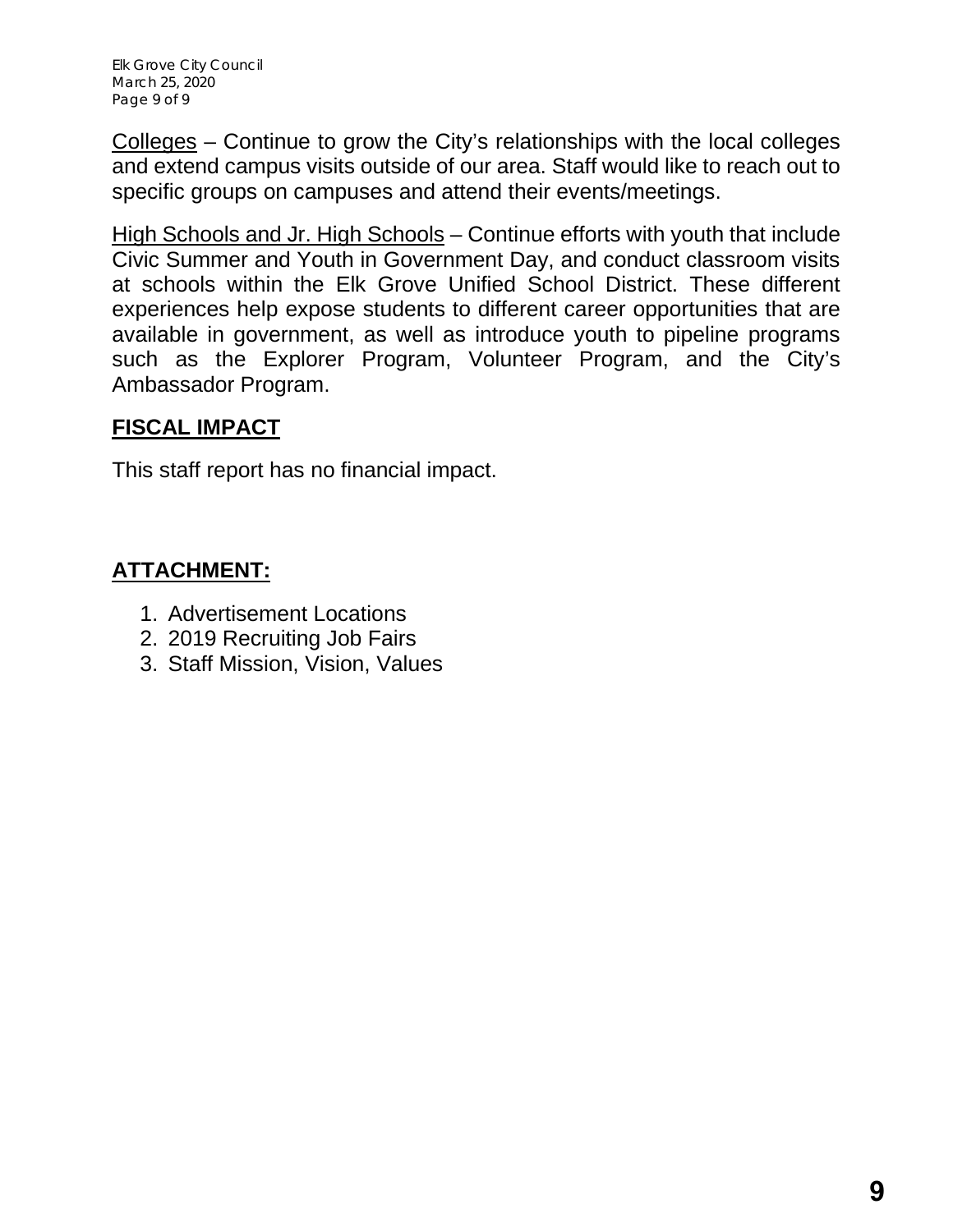|                | <b>2019 Advertisement Locations</b>                                                         |  |  |  |
|----------------|---------------------------------------------------------------------------------------------|--|--|--|
| 1              | <b>Animal Sheltering</b>                                                                    |  |  |  |
| 2              | American Planning Association - Intl. (APA)                                                 |  |  |  |
| 3              | American Planning Association - CA (APA)                                                    |  |  |  |
| 4              | American Society of Civil Engineers (ASCE Careers)                                          |  |  |  |
| 5              | CA Association for Coordinated Transportation (CalAct)                                      |  |  |  |
| 6              | California Animal Control Directors Association (CACDA)                                     |  |  |  |
| $\overline{7}$ | <b>California Transit Association</b>                                                       |  |  |  |
| 8              | CalJOBS in collaboration with Sacramento Employment Training Agency<br>(email distribution) |  |  |  |
| 9              | <b>Careers in Government</b>                                                                |  |  |  |
| 10             | City of Sacramento Internal Job Opportunities                                               |  |  |  |
| 11             | Parks & Recreation Profession-Northern CA (CPRS)                                            |  |  |  |
| 12             | Parks & Recreation Profession-Southern CA (CPRS)                                            |  |  |  |
| 13             | California Society of Municipal Finance Officers (CSMFO)                                    |  |  |  |
| 14             | California State University Sacramento (CSUS)                                               |  |  |  |
| 15             | ELGL-Engaging Local Gov. Leaders (innovation)                                               |  |  |  |
| 16             | Elk Grove City Website/Government Jobs/Indeed                                               |  |  |  |
| 17             | <b>Giscareers</b>                                                                           |  |  |  |
| 18             | GISjobs (www.gisjobs.com)                                                                   |  |  |  |
| 19             | Greater Sacramento Urban League - Job Center (email distribution)                           |  |  |  |
| 20             | Hireahero (military)                                                                        |  |  |  |
| 21             | <b>Humane Network</b>                                                                       |  |  |  |
| 22             | <b>IMDiversity</b>                                                                          |  |  |  |
| 23             | International Public Management Association for Human Resources (IPMA-HR)                   |  |  |  |
| 24             | <b>IMSA Traffic/Safety (PW)</b>                                                             |  |  |  |
| 25             | Indeed                                                                                      |  |  |  |
| 26             | <b>Jobs Available</b>                                                                       |  |  |  |
| 27             | La Familia (email distribution)                                                             |  |  |  |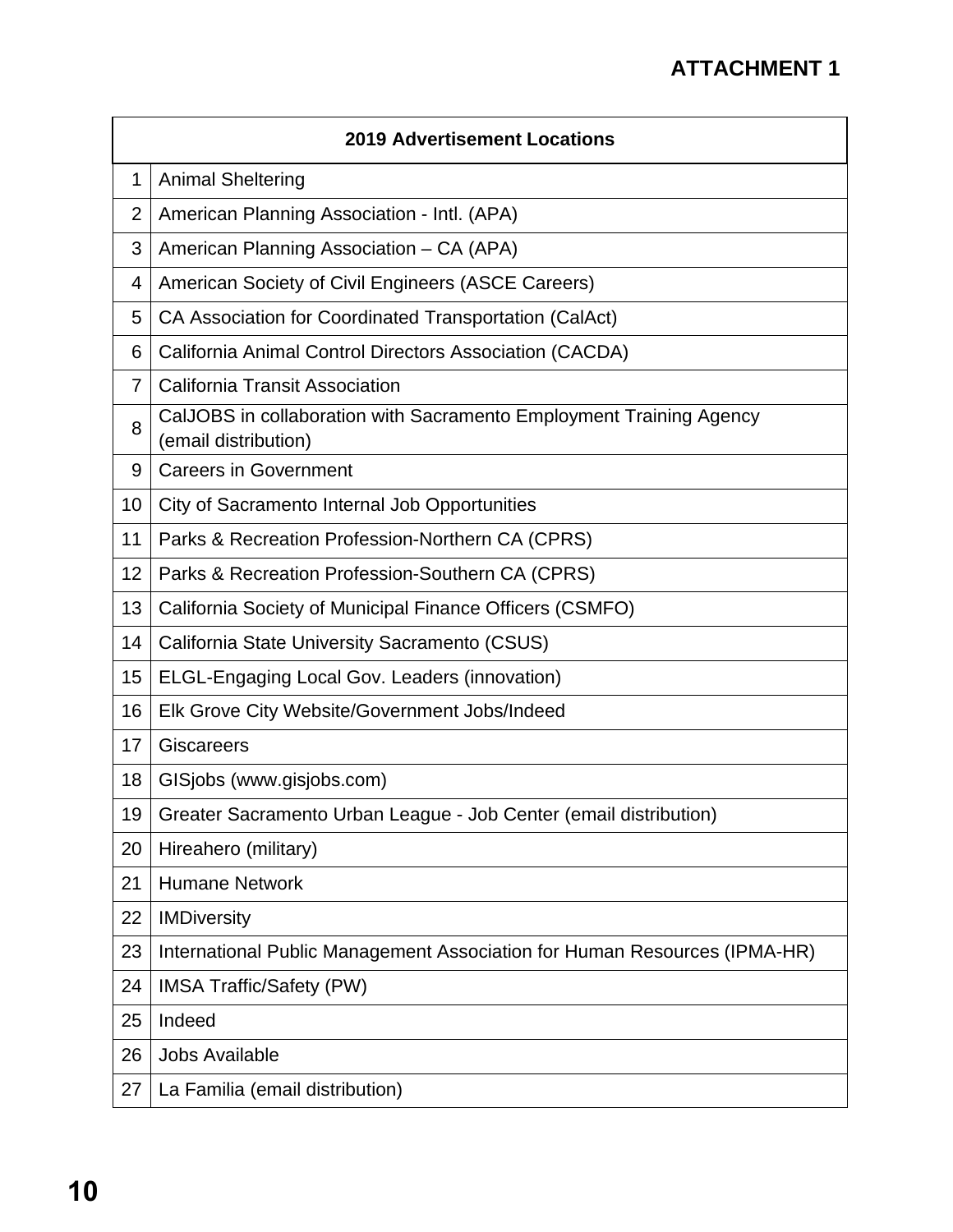| 28 | LinkedIn (City account)                                                           |
|----|-----------------------------------------------------------------------------------|
| 29 | Los Rios Community College District (CRC)                                         |
| 30 | <b>Sacramento State University</b>                                                |
| 31 | Municipal Managers Association of Northern California (MMANC)                     |
| 32 | NAACP - National Association for the Advancement of Colored People                |
| 33 | NAACP Sacramento (local email distribution)                                       |
| 34 | <b>National Minority Update</b>                                                   |
| 35 | PlanetIzen (Planning)                                                             |
| 36 | Peace Officers Research Association (PORAC)                                       |
| 37 | Commission on Peace Officer Standards and Training (POST)                         |
| 38 | <b>Professional Diversity Net</b>                                                 |
| 39 | Sacramento Area Human Resource Association (SAHRA)                                |
| 40 | So. County Career Center - Elk Grove Unified School District (email distribution) |
| 41 | Social media-City accounts (Facebook, Instagram, twitter)                         |
| 42 | Society of Animal Welfare Administrators                                          |
| 43 | <b>SPARK Strategic Ideas</b>                                                      |
| 44 | <b>SWE Career Center (Society of Women Engineers)</b>                             |
| 45 | The EOE & E Journal (Equal Opportunity Employment & Education Journal)            |
| 46 | The League of Women in Government                                                 |
| 47 | <b>Transit Talent</b>                                                             |
| 48 | <b>Western City</b>                                                               |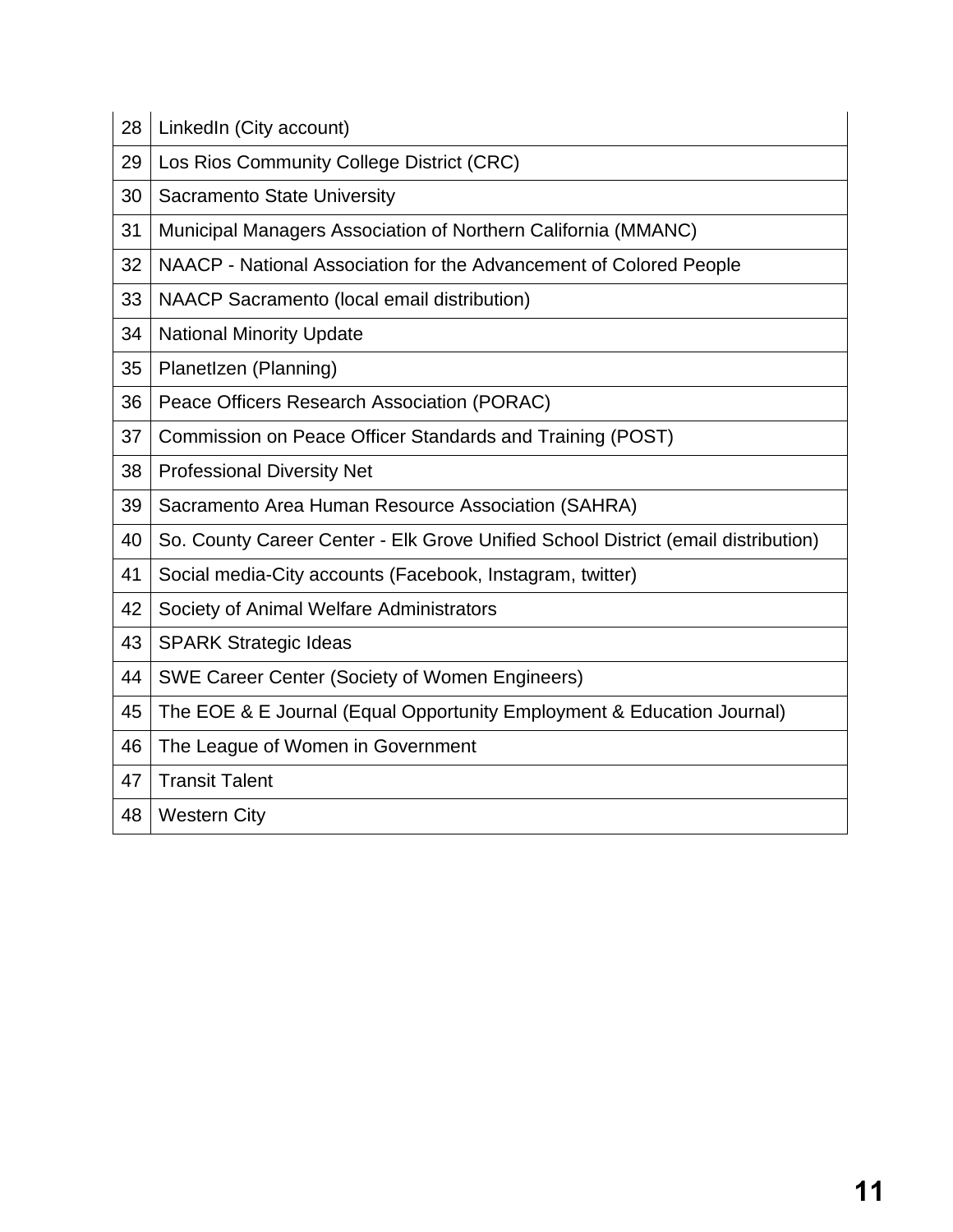## **ATTACHMENT 2**

#### **2019 Recruiting Fairs**

#### **DATE EVENT**

- 01-19 Shape Your Future Career Fair (Wackford Community Center)
- 01-20 Dispatcher Orientation (Elk Grove Police Department)
- 02-02 CSD Leadership Event
- 02-02 Dispatcher Orientation (Elk Grove Police Department)
- 02-12 Monterey Trail High School Career Fair
- 03-15 Greater Sacramento Urban League-Diversity Job Fair
- 04-02 M.I.L.E Program at Sac State
- 04-03 Sheldon High School Career Fair
- 04-04 Elk Grove High School Career Fair
- 04-08 Sacramento County DA Youth Academy
- 04-16 Sacramento State College Fair
- 05-05 Sacramento Sheriff's Department Open House
- 06-08 Community Event, Council Chambers
- 06-12 Employment Diversity Fair, Sacramento
- 07-03 Sac Regional Public Safety Training Center (Sacramento) –
- 07-29 Recruitment Lunch at SPD Academy
- 08-02 Criminal Youth Shadow Day Sacramento DA's Office
- 08-22 Veterans Career Fair at McClellan
- 08-22 Multi-Cultural Festival Elk Grove Park
- 10-05 Aloha Festival Cal Expo
- 10-16 LINKS in Law Enforcement Job Fair
- 10-22 Police Recruit Informational Meeting
- 10-28 Sacramento City College Presentations
- 10-29 Sacramento City College Presentations
- 11-12 Elk Grove Police Department PELLETB Exam
- 12-09 5th Annual Police Recruitment & Retention Summit
- 12-10 5th Annual Police Recruitment & Retention Summit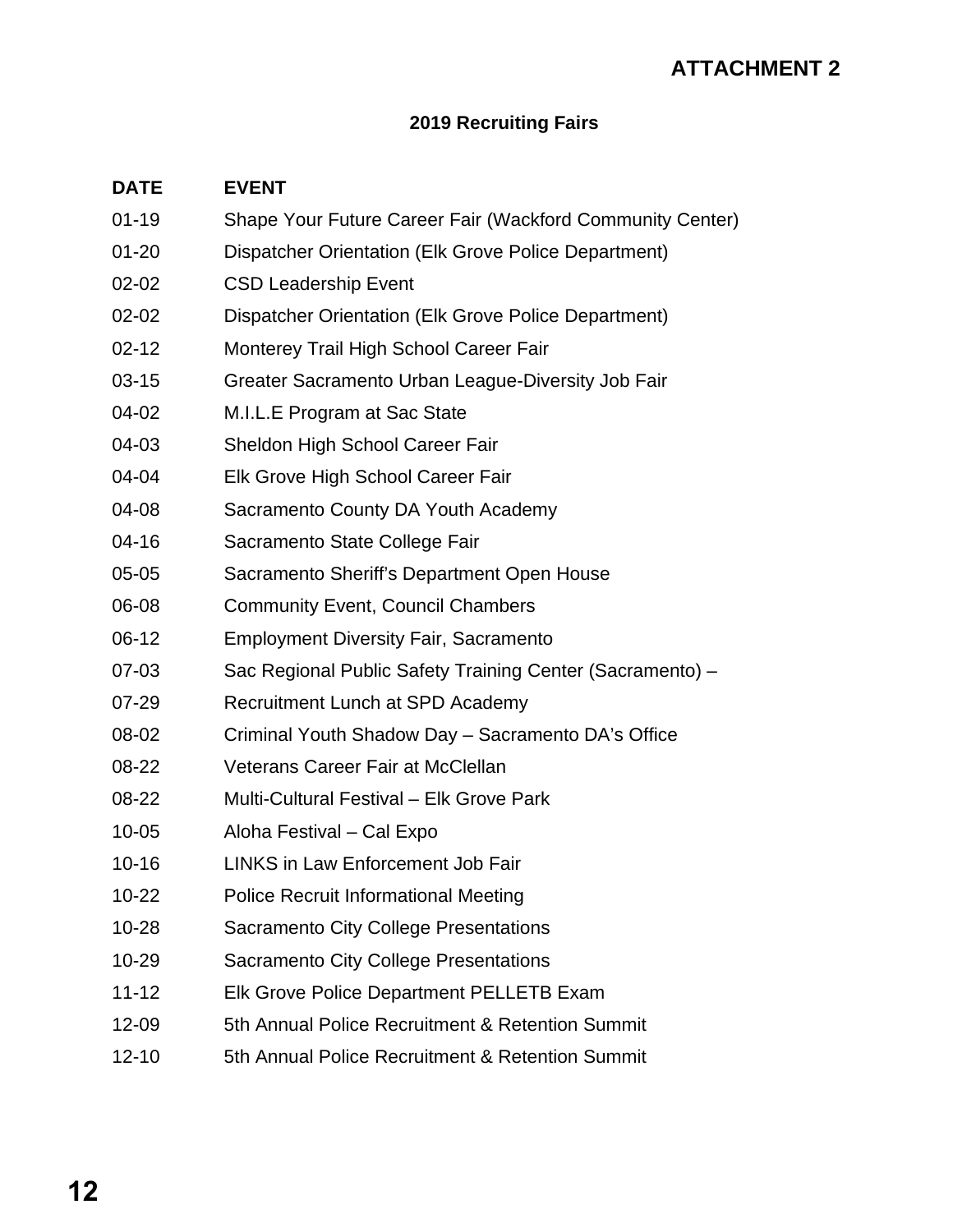

# VISION STATEMENT

We envision a workplace that is welcoming to all, where the culture is built on service, integrity, personal growth, valuing our differences, and striving for excellence in everything we do.

## MISSION STATEMENT

To foster a collaborative, engaging, and creative work environment, where our actions align with our shared values in order to provide exceptional service.

# VALUES

**Personal Growth:** Commitment to continuous improvement.

**Service:** Selflessly working to help others.

**Integrity:** Being true in word and deed.

Belonging: I fit in.

**Community:** Many backgrounds, one organization.

# BEHAVIORS AND ACTIONS

#### Personal Growth: Commitment to continuous improvement.

- I seek mentorship and attend conferences and trainings to sharpen my skills and bring new ideas back to the organization.
- I acknowledge and admit my mistakes and take proactive steps to learn from them through conversations I have with my supervisor or co-workers to ensure I don't make the same mistake again.
- At the completion of a project, I will ask my supervisor for feedback on what went well and what can be improved.